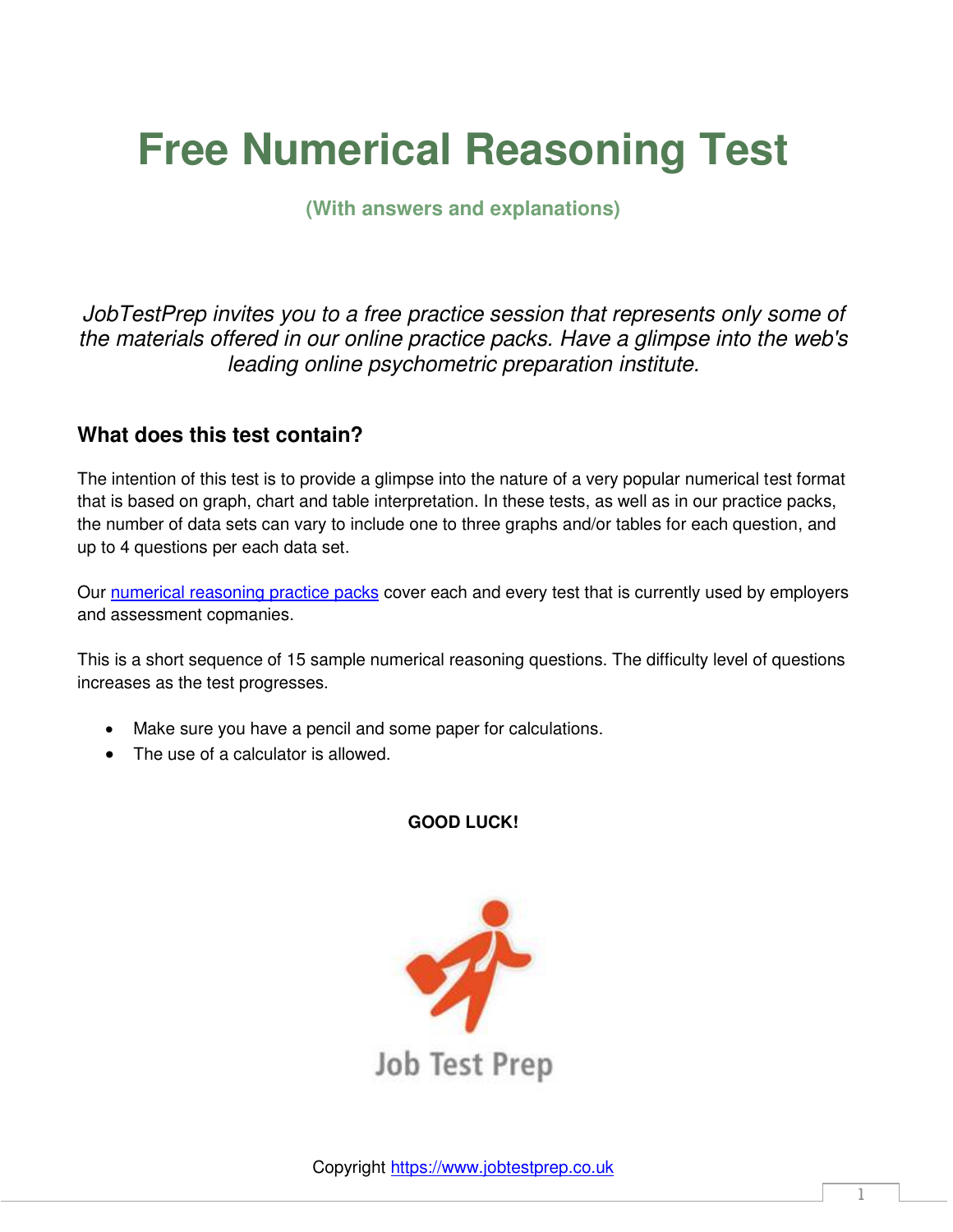

## Daily Average Number of Swimmers - Aldeburgh Beach (High Season*)*

*1. In which year was the average number of daily swimmers the highest?* 

- A. 2003
- B. 2004
- C. 2005
- D. 2006
- E. Cannot say

## **Answer**

In this question one should make an estimation by looking at the numbers (there is no need to calculate) and see that 2004 appears to be the largest.

Here is the long calculation for the number of swimmers each year:

 $2003: 30 + 20 + 80 = 130$ 

 $2004: 40 + 80 + 60 = 180$ 

 $2005: 70 + 50 + 40 = 160$ 

 $2006: 30 + 60 + 30 = 120$ 

The answer is **B- 2004.**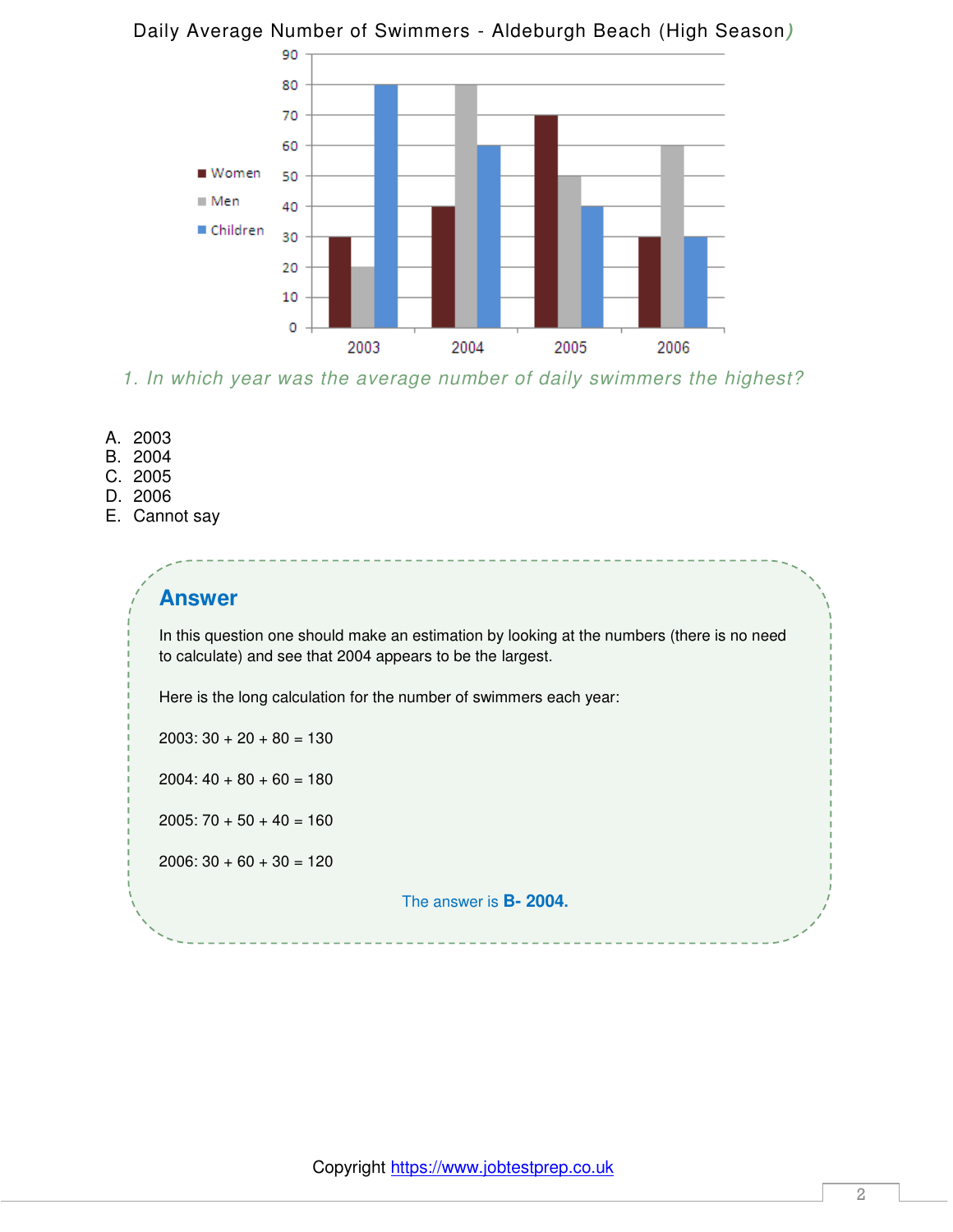

#### Daily Average Number of Swimmers - Aldeburgh Beach (High Season)

*2. Assuming the children group is 50% boys and 50% girls, how many more males swam at Aldeburgh beach in 2006 than in 2005?* 

- A. 35
- B. 45
- C. 10
- D. 5
- E. Cannot say

# **Answer**

If the children group is equally distributed between boys and girls, then we can simply divide the amount of children by two, and add it to the amount of male swimmers in each year:

2006 Men:60 Boys: 30/2=15 Total male swimmers: 75

2005 Men:50 Boys: 40/2=20 Total male swimmers: 70

(75-70)=5 more male swimmers in 2006.

The answer is **D- 5.**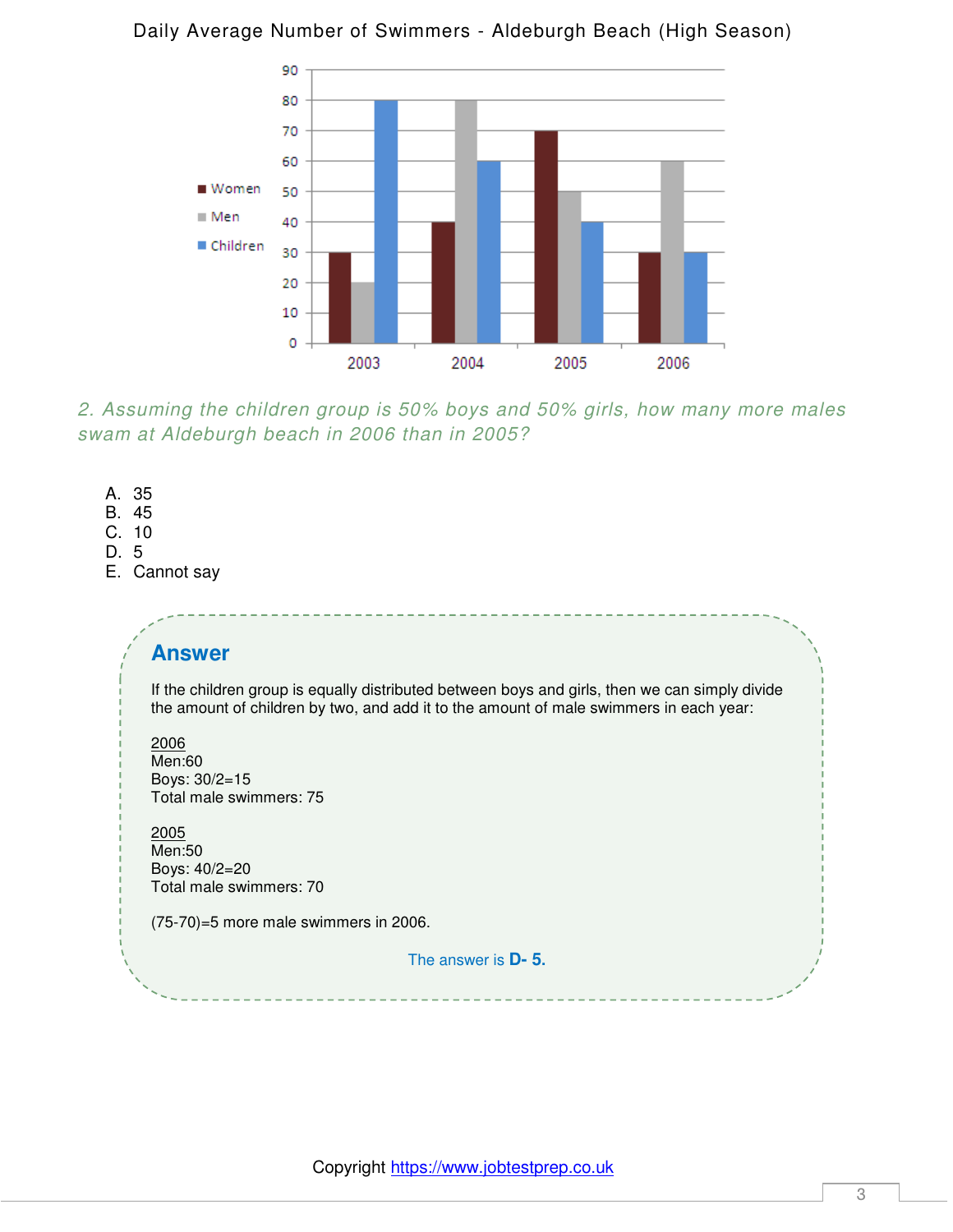#### **Nutritional Values, Product X**

|                           |                   | Serving size 1/2 cup (114g). Servings per container: 4 |
|---------------------------|-------------------|--------------------------------------------------------|
| <b>Calories</b>           | 90                |                                                        |
| <b>Calories from fat</b>  | 30                |                                                        |
|                           |                   | % Daily Value                                          |
| <b>Total Fat</b>          | 3g                | 5                                                      |
| Saturated fat             | 0g                | 0                                                      |
| Cholesterol               | 0 <sub>mg</sub>   | 0                                                      |
| Sodium                    | 300 <sub>mg</sub> | 13                                                     |
| <b>Total Carbohydrate</b> | 13g               | 4                                                      |
| Dietary fiber             | 3g                | 12                                                     |
| <b>Sugars</b>             | 3g                |                                                        |
| Protein                   | 3g                |                                                        |
| Vitamin C                 |                   | 60%                                                    |
| <b>Iron</b>               |                   | 4%                                                     |

*\*% Daily values are based on a 2000 calorie diet*

*3. How many calories originated in fat will be consumed when eating 1.5 cups of product X?* 

- A. 120
- B. 135
- C. 45
- D. 90
- E. Cannot say

# **Answer**

The table indicates nutritional values per one serving size of product X, which is equivalent to half a cup.

Each cup of Product X contains 30 calories from fat.

Eating 3 cups of Product X will result in the consumption of (30\*3)=90 calories.

The answer is **D- 90.**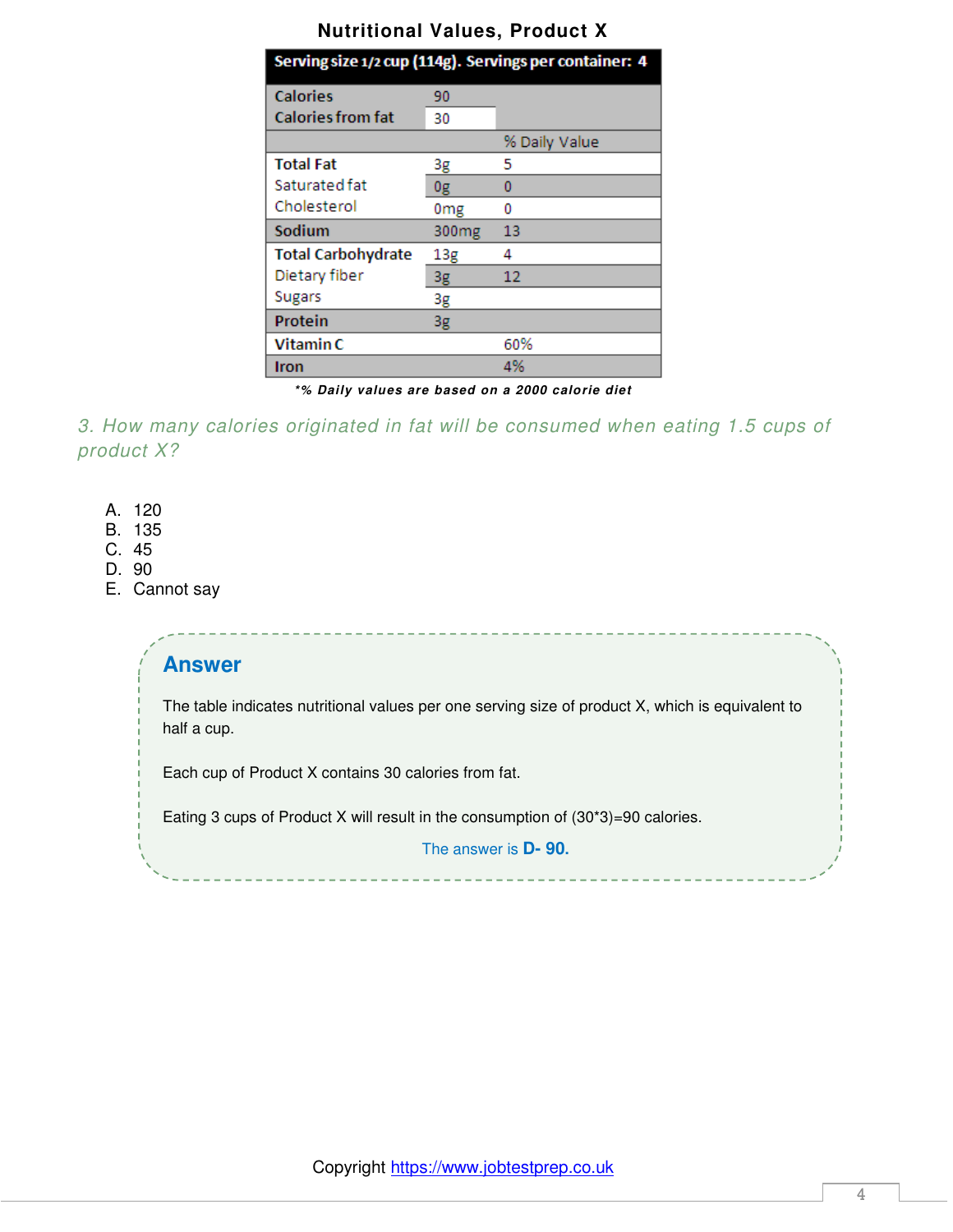| Serving size 1/2 cup (114g). Servings per container: 4 |                   |               |
|--------------------------------------------------------|-------------------|---------------|
| <b>Calories</b>                                        | 90                |               |
| <b>Calories from fat</b>                               | 30                |               |
|                                                        |                   | % Daily Value |
| <b>Total Fat</b>                                       | 3g                | 5             |
| Saturated fat                                          | 0g                | 0             |
| Cholesterol                                            | 0 <sub>mg</sub>   | 0             |
| Sodium                                                 | 300 <sub>mg</sub> | 13            |
| <b>Total Carbohydrate</b>                              | 13g               | 4             |
| Dietary fiber                                          | 3g                | 12            |
| <b>Sugars</b>                                          | 3g                |               |
| Protein                                                | 3g                |               |
| Vitamin C                                              |                   | 60%           |
| Iron                                                   |                   | 4%            |

*\*% Daily values are based on a 2000 calorie diet*

*4. How many grams of dietary fibre should a person who follows a 2000 caloriediet consume if he already ate an entire container of product x today?* 

- A. 22
- B. 13
- C. 19
- D. 8
- E. Cannot say

# **Answer**

The table indicates nutritional values per one serving size of product X and not per the whole container. The whole container has four servings, and thus one serving equals one quarter.

One serving contains 3 grams which constitute 12% of the daily recommended amount.

A person who eats a whole container of product X consumes  $(3*4)=12$  grams.

**Tip:** Dividing a certain partial amount by its relative size will always give the total amount!

Since 3 grams represent 12%, or 0.12 of the total amount, we can divide 3 by 0.12 to get the full amount required:

3/0.12=25.

Since he ate 12 grams, he still needs to eat (25-12)=13 grams of dietary fibre.

To get a full review of percentages practice with our numerical reasoning packs!

The answer is **B- 13 grams.** 

Copyright [https://www.jobtestprep.co.uk](https://www.jobtestprep.co.uk/)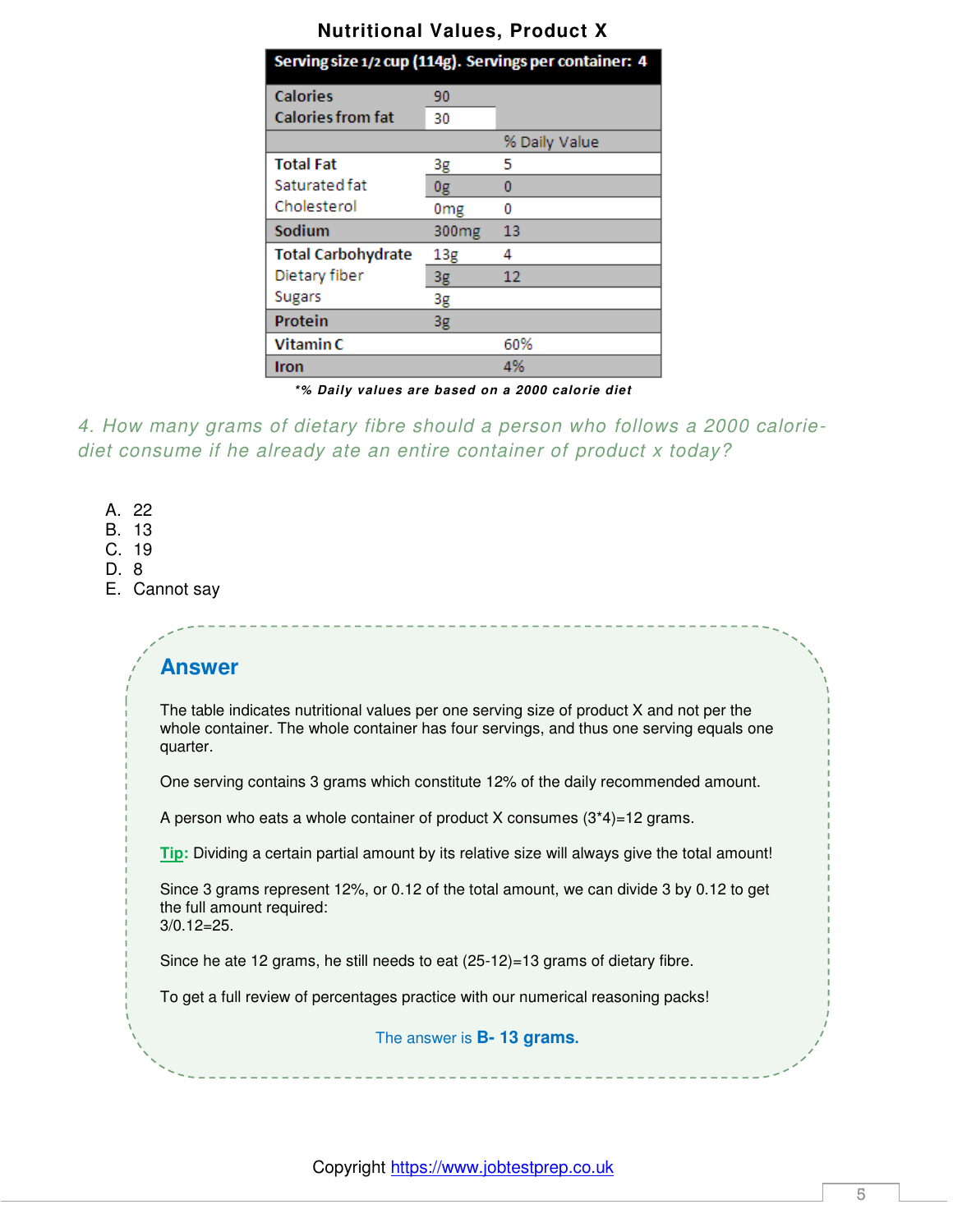#### **Introduction to Economics Exam Statistics (% of students who passed)**



*5. In which of the following years did over 2/3 of the students who took the exam not pass it?* 

- A. 2005
- B. 2006
- C. 2008
- D. 2009
- E. Cannot say

#### **Answer**

We're looking for a year in which over 2/3 of the students failed. In fact we're looking for a year in which less than a third of the students passed.

There are two years that match the criteria: 2008 and 2010, but only 2008 appear as an optional answer.

The answer is **C- 2008.**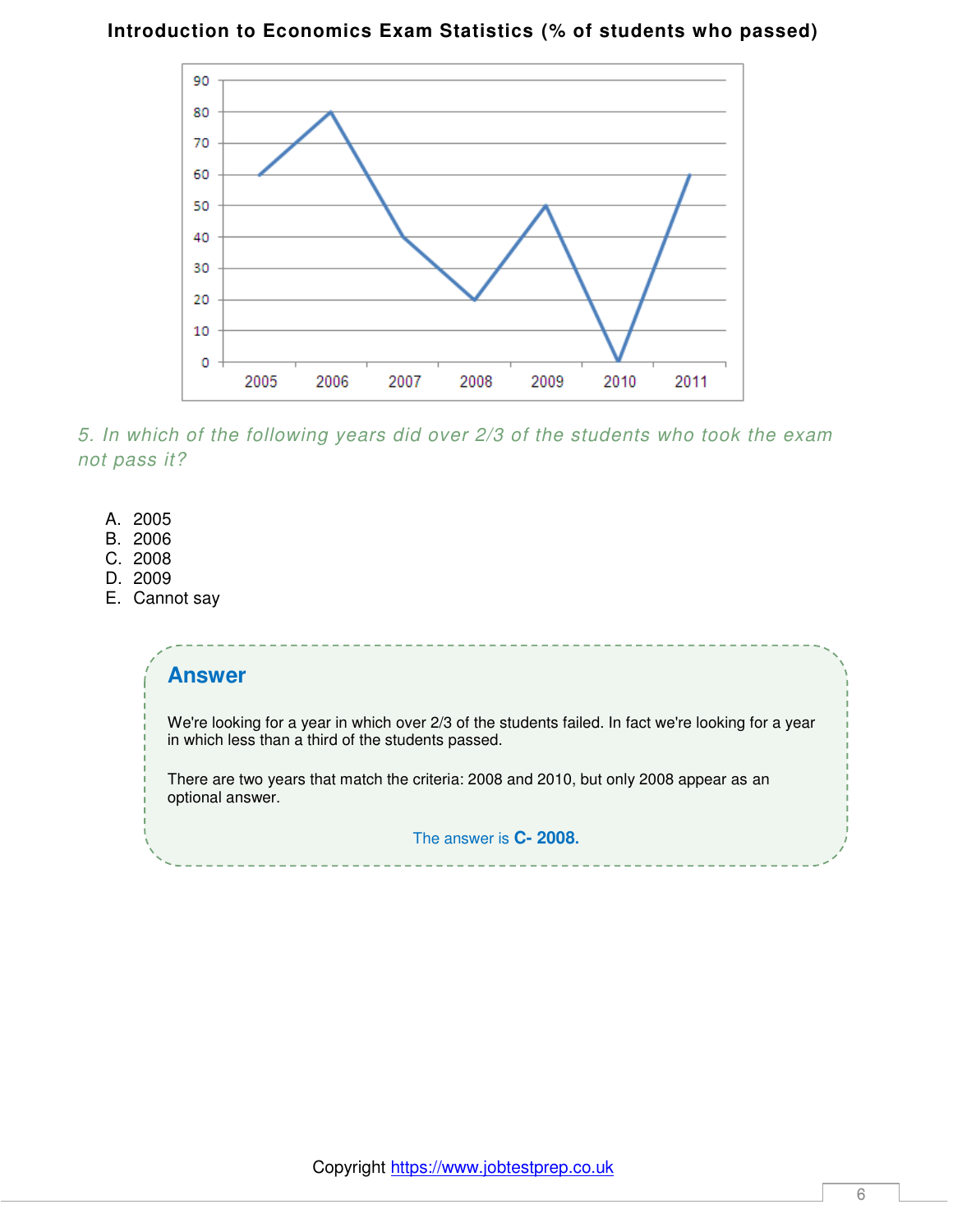#### **Introduction to Economics Exam Statistics (% of students who passed)**



*6. It is known that a quarter of the students who passed the exam in 2007, passed it at the first trial. Assuming each exam has two trials, what percentage of all the students who took the exam that year passed it in the second trial?* 

- A. 10
- B. 15
- C. 30
- D. 75
- E. Cannot say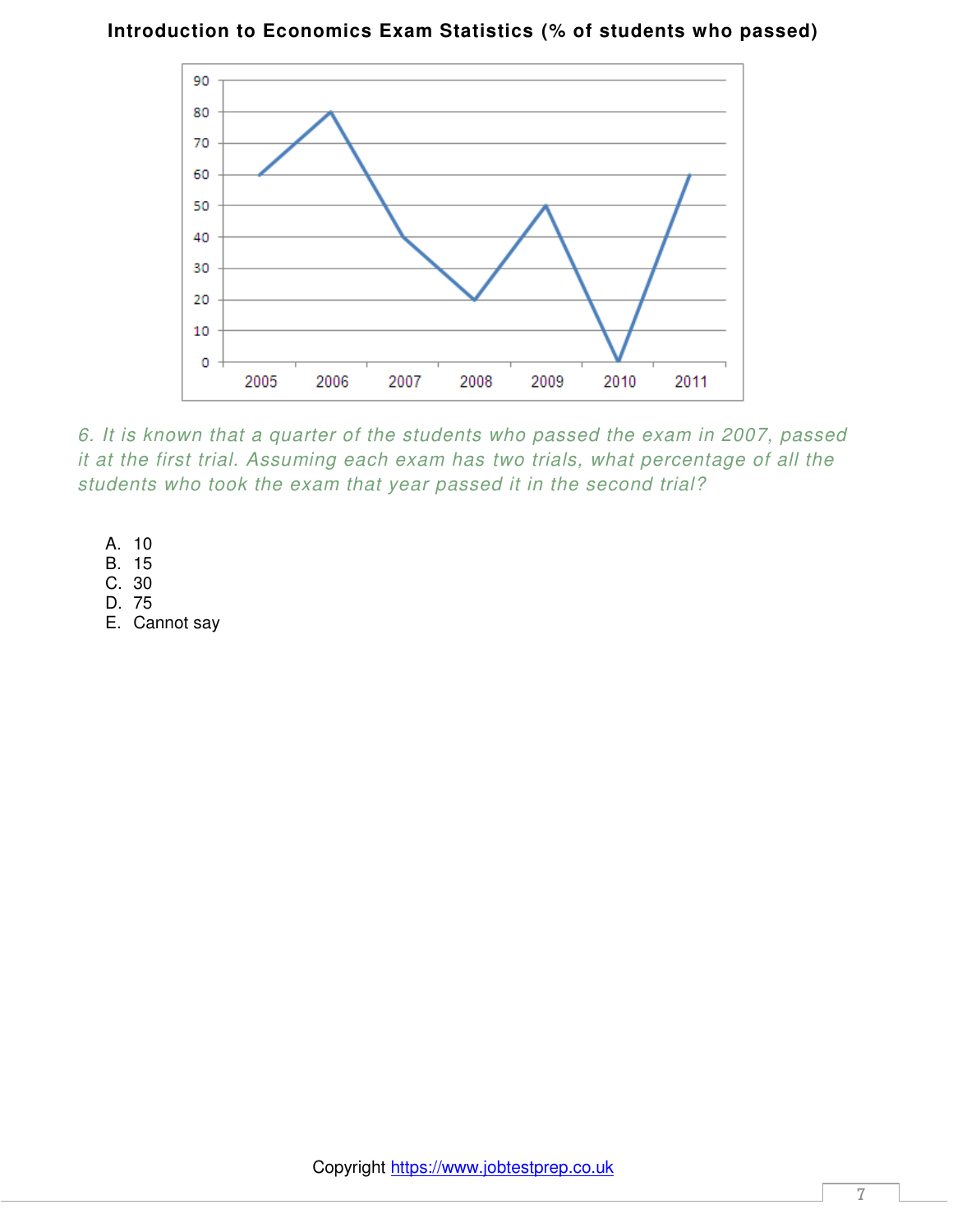# **Answer**

This question looks for a percentage rather than an absolute number. Therefore, the number we choose for carrying the calculation is arbitrary! We could also just use x or any other number. For example:

Call the number of students who took the test X. The chart indicates that 40% of X passed the test, which is 0.4\*X.

If a quarter of 0.4\*X passed it in the first trial, then three quarters passed it in the second trial:

0.75\*0.4\*X=0.3\*X. 0.3 is equal to 30%

#### The answer is C- 30.

**Tip:** Use the number 100! According to the chart, out of the 100 students, 40% passed it in one of the trials, which is equal to 40 students.

Out of the 40 students who passed the exam, a quarter (25%), passed it on the first trial. That is: 40\*0.25=10

Therefore, 30 students (40-10) passed the second trial. These 30 make 30% of the 100 who took the exam.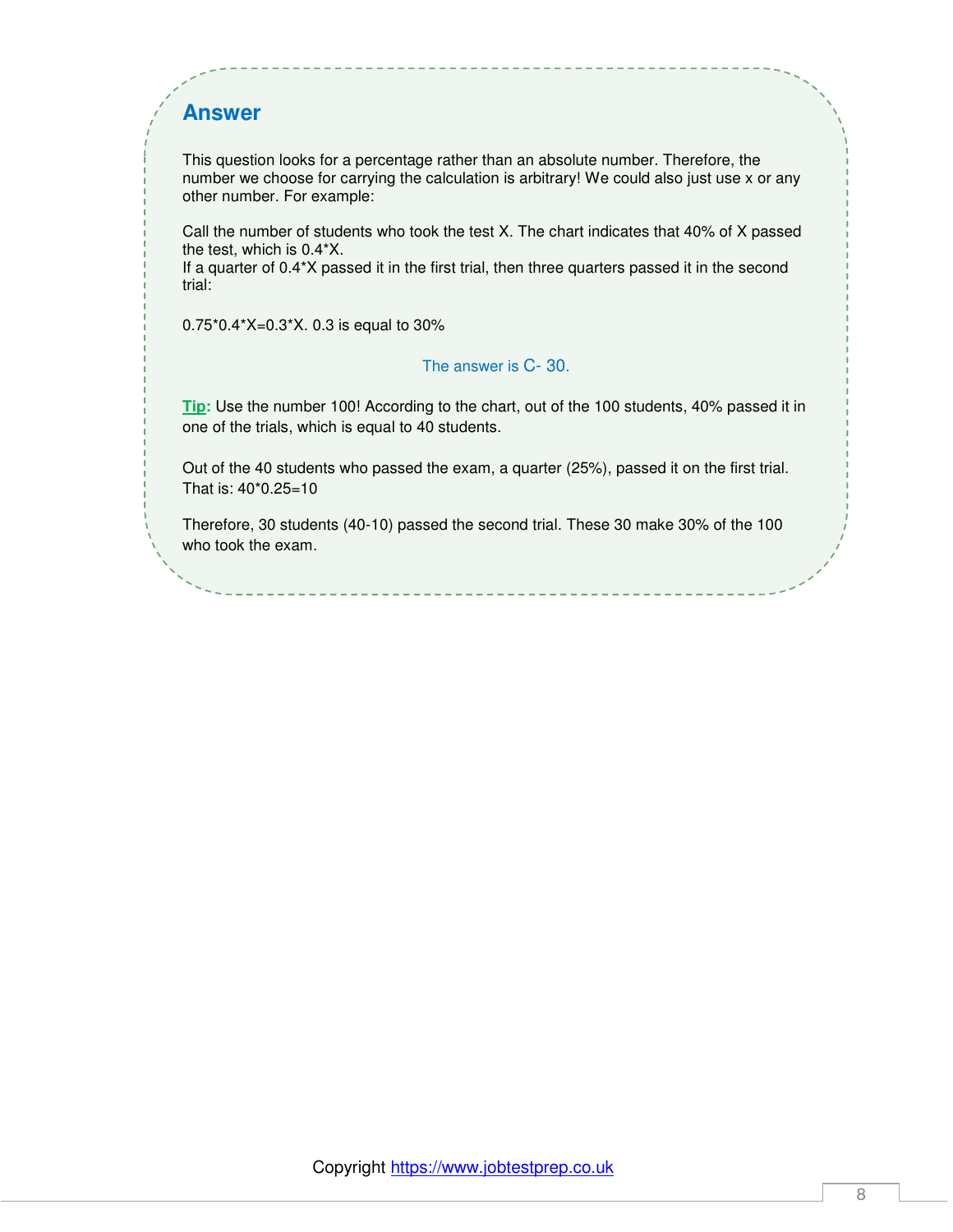

#### **European Large Family Car Sales (Delivered by Sea Vessels)**

*7. Sea delivery per car (either SUV or minivan) costs \$25. What were the sea delivery costs for large family cars in 2008?* 

- A. 19 million
- B. 42.5 million
- C. 45.5 million
- D. 47.5 million
- E. Cannot say

#### **Answer**

In 2008, there were  $20 \times 100 = 2000$  vessels of minivans  $\times 500$  minivans in each vessel = 1,000,000 minivans.

There were also  $15 \times 100 = 1500$  vessels of SUVs  $\times$  600 SUVs in each vessel = 900,000 SUVs

1,000,000 + 900,000 = 1,900,000 cars sold in total × \$25 per car delivery = \$47,500,000 total delivery costs in 2008.

The answer is **D- 47.5 million.**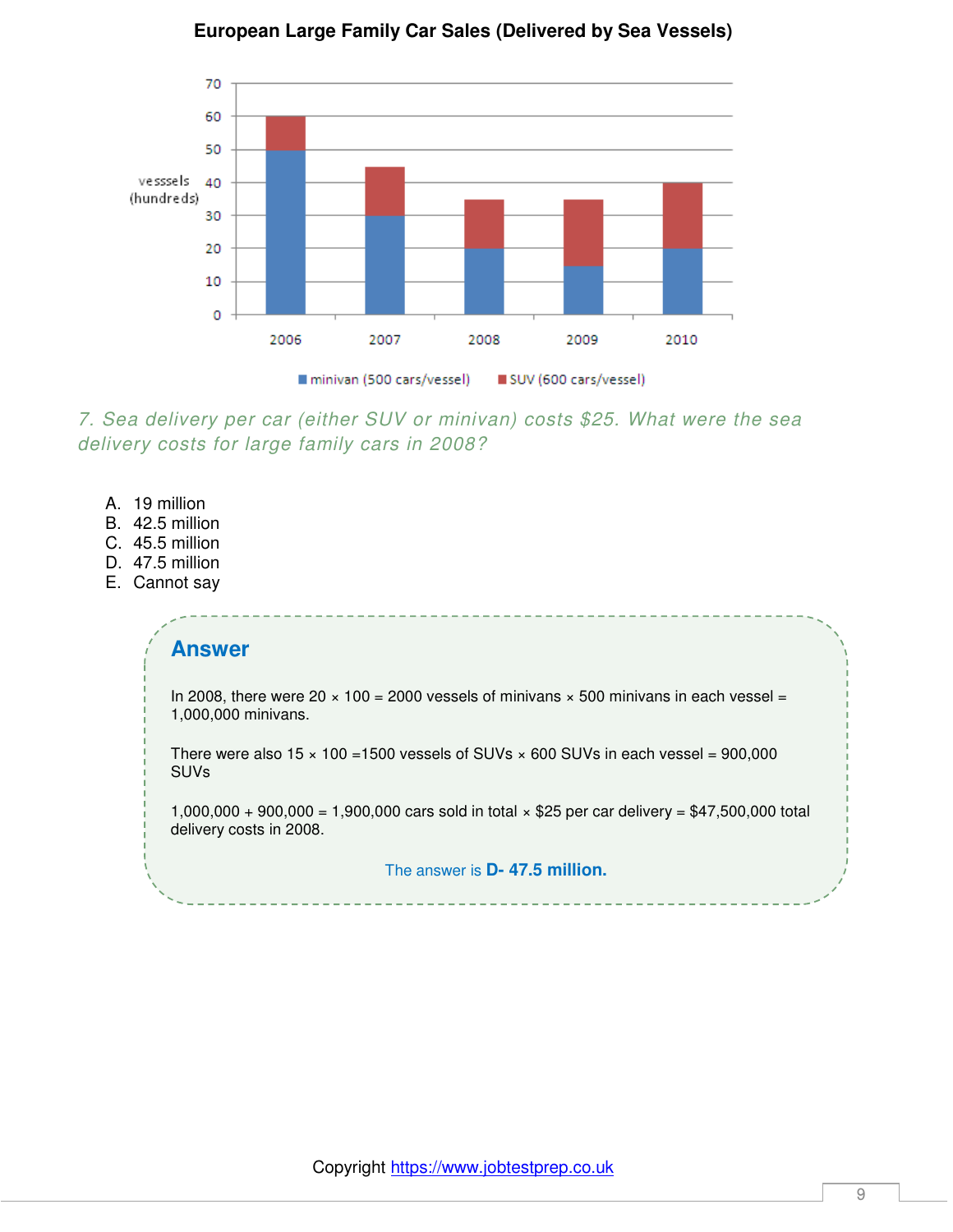

# **The Smiths are investigating irregularities in their household bills:**

*8. How many bi-monthly electricity bills of Smith household are higher than the national average?* 

- A. 0
- B. 1
- C. 2
- D. 3
- E. 4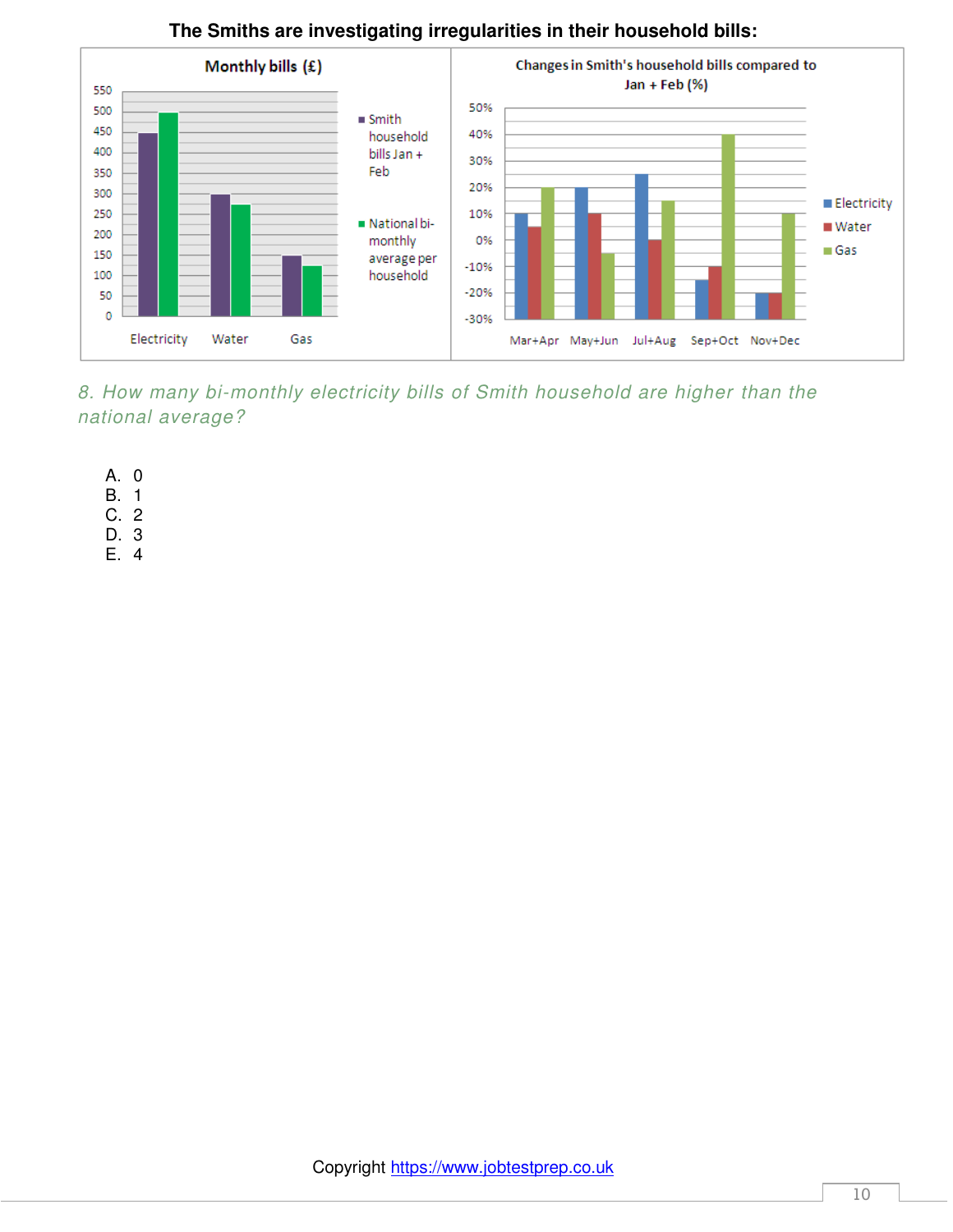## **Answer**

The correct answer is C: 2 bi-monthly electricity bills, those of May+Jun and Jul+Aug.

The national average of a bi-monthly electricity bill is £500 (green column).

The Smiths' bi-monthly electricity bill of Jan+Feb was £450 (blue column).

The chart on the right informs us about changes of the bi-monthly electricity bill relative to the Smiths' Jan+Feb bill. Therefore, not every increase necessarily represents a higher payment than the national average.

Note that the bills of Sep+Oct and Nov+Dec were lower than that of Jan+Feb, and thus cannot be higher than the national average, given that Jan+Feb's were already lower than the national average. Therefore, they can be eliminated from the start.

The electricity bill of Mar+Apr was 10% higher than that of Jan+Feb:

110% of £450 =  $1.1 \times 450 = 2495 < 500\%$ . This is not higher than the national average.

The electricity bill of May+Jun was 20% higher than that of Jan+Feb:

120% of £450 = 1.2 x 450 = £540 > 500%. This is higher than the national average.

The electricity bill of Jul+Aug was 25% higher than that of Jan+Feb. It is a higher figure than the previous bi-monthly bill, thus we already know it is higher than the national average and we don't need to calculate the actual sum.

The answer is **C- 2.**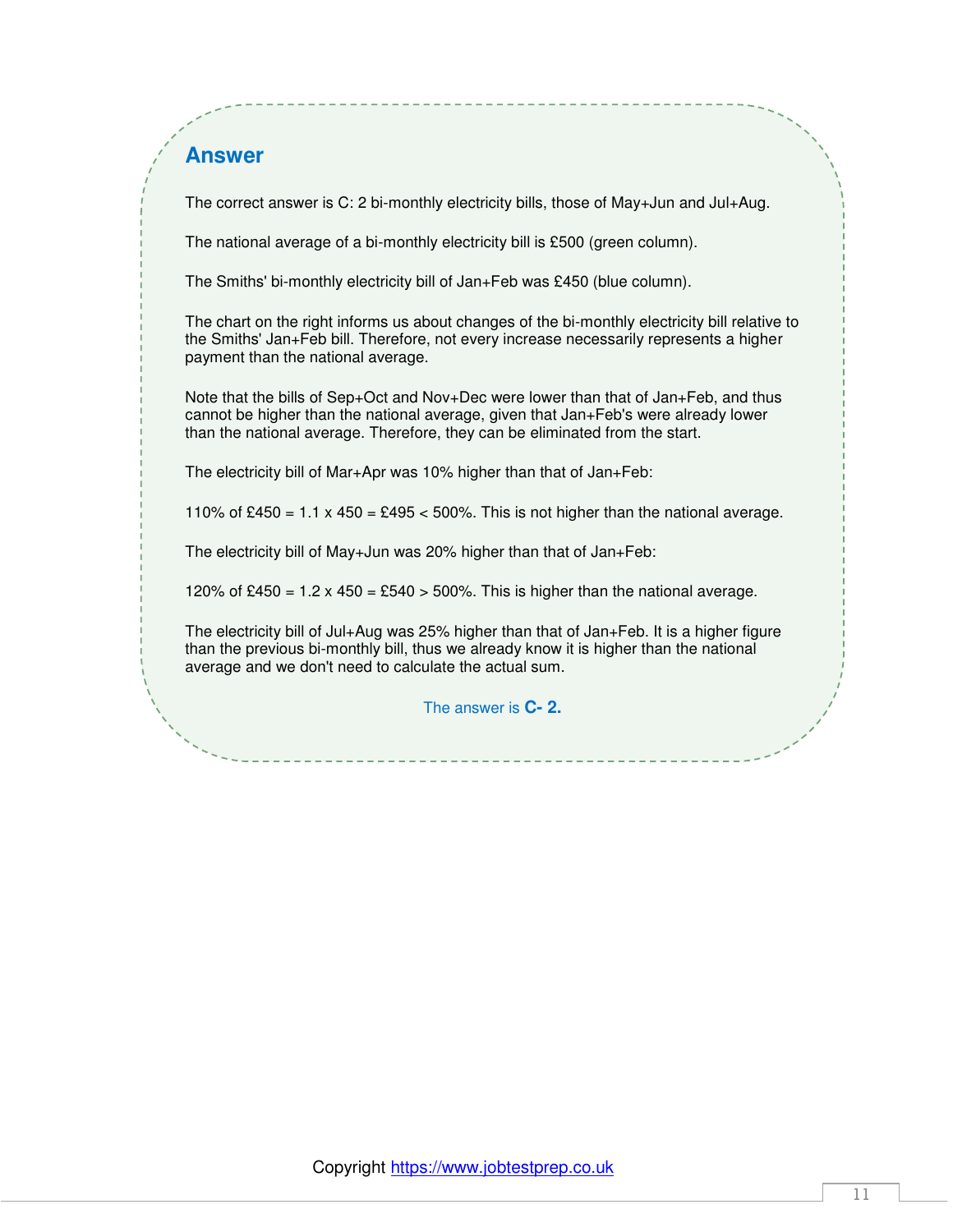| <b>Products</b> | <b>No. of employees</b><br>(thousands) | <b>Value of extracted produce</b><br>(millions) | <b>Market value</b><br>(millions) |              |
|-----------------|----------------------------------------|-------------------------------------------------|-----------------------------------|--------------|
|                 |                                        |                                                 | <b>Asia</b>                       | <b>U.S.A</b> |
| oil             | 2,572                                  | \$7,568                                         | \$487                             | \$1,574      |
| copper          | 1,235                                  | \$3,587                                         | \$831                             | \$928        |
| coal            | 957                                    | \$3,456                                         | \$728                             | \$1,375      |
| uranium         | 1,542                                  | \$6,875                                         | \$427                             | \$3,208      |
| silver          | 1,012                                  | \$3,500                                         | \$700                             | \$1,789      |

#### **Natural Resources Market Annum Statistics**

*9. On average, how much market value in Asia would a Uranium employee create per week (52 weeks a year)?* 

- A. \$5.3
- B. \$5.5
- C. \$5.7
- D. \$5.9
- E. Cannot

| <b>Answer</b>                                                                                                                                                                                                      |  |
|--------------------------------------------------------------------------------------------------------------------------------------------------------------------------------------------------------------------|--|
| The market value of Uranium in Asia is \$427,000,000.                                                                                                                                                              |  |
| This sum is divided by the number of Uranium employees $(1,542,000)$ =<br>$427,000,000/1,542,000 = $276.91$                                                                                                        |  |
| \$276.91 is the market value in Asia for extracted Uranium per employee per annum. The<br>question refers to a week therefore we divide the calculated sum (representing a year) by $52 =$<br>$276.91 / 52 = $5.3$ |  |
| The answer is A- \$5.3                                                                                                                                                                                             |  |
|                                                                                                                                                                                                                    |  |

-----------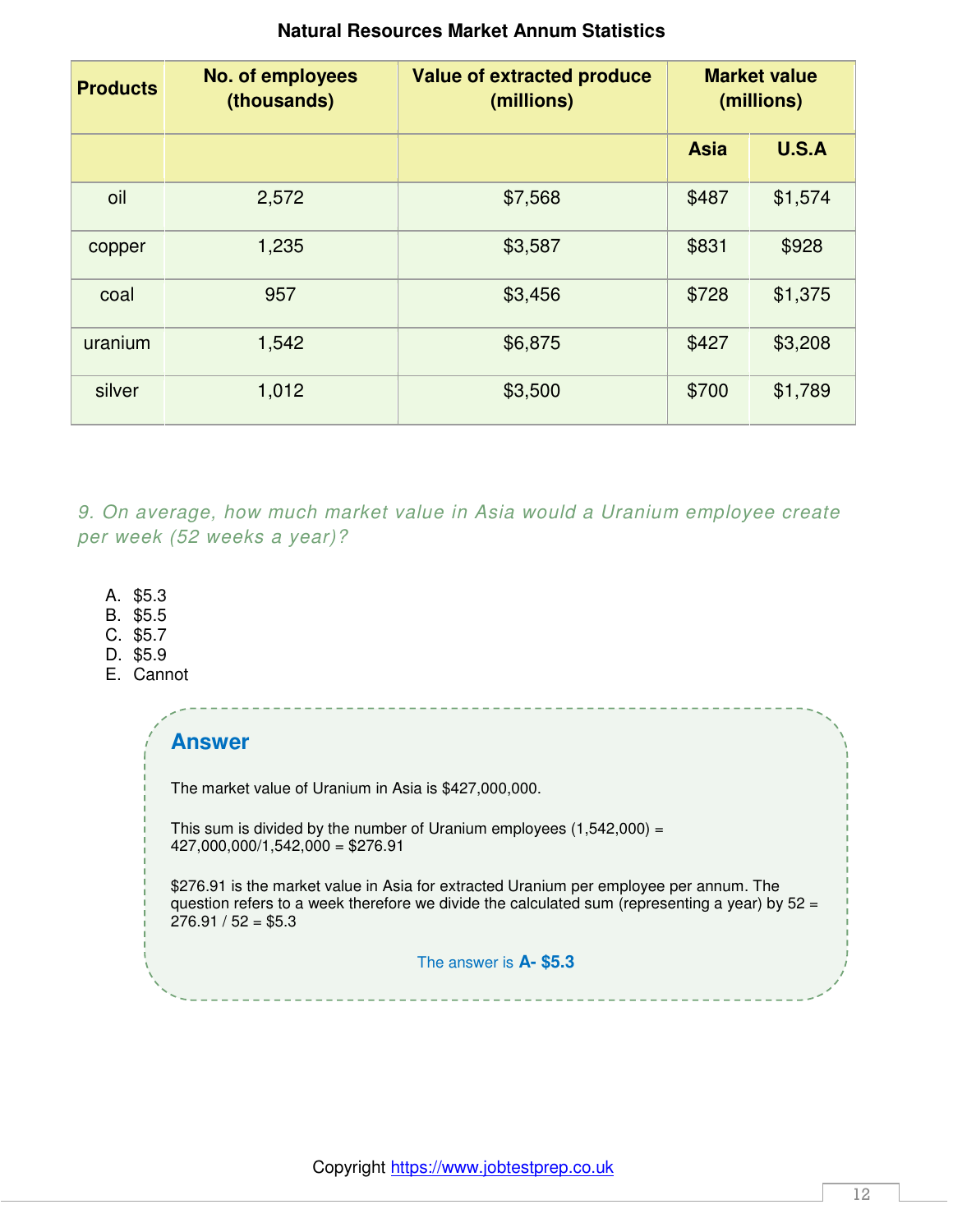

*10. In 2009, there were 667,284 unemployed in Netherlands, whose population was 27.53% of the UK for that year. With a fixed annual population increase of 0.639%, approximately how many unemployed are in the UK in 2011?* 

- A. 6,987,322
- B. 4,801,138
- C. 8,511,287
- D. 6,895,245
- E. 4,296,108

#### **Answer**

While unemployment rates are measured in proportion to the labour force and not the entire population, you must answer according to the data you are given. That is why the "Cannot say" option does not appear..

Netherlands population 2009: 667,284/0.04 = 16,682,100. UK population 2009: 16,682,100/0.2753=60,596,077

UK population 2011: 60,596,077\*1.00639<sup>2</sup>=61,372,968 UK unemployed 2011: 61,372,968\*0.07=4296108

The answer is **E- 4,296,108.**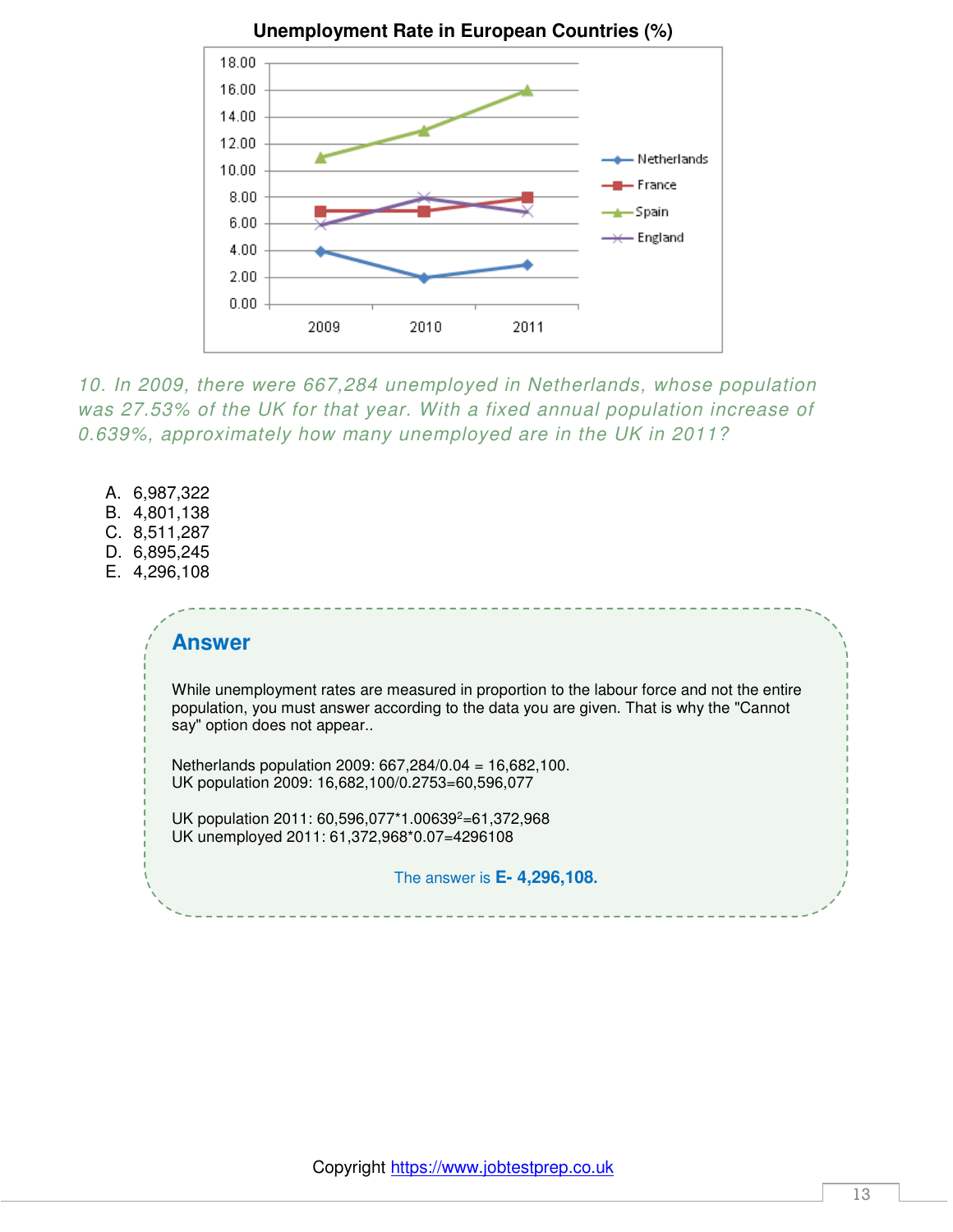#### **Distribution of Securities (000s) Community Community Community Community Distribution of Securities**



*11. If the number of Chinese Insurance stocks represented 3.5% of all Insurance securities, approximately how many Insurance bonds were Chinese?* 

- A. 9,200,000
- B. 9,500,000
- C. 10,800,000
- D. 910,000
- E. 1,080,000

#### **Answer**

Chinese Insurance Stocks comprise 3.5% of all Insurance securities, which leaves 26.5% of Chinese bonds.

The total number of Insurance securities is: 33,000,000+3,000,000= 36,000,000.

Now we only need to calculate 26.5% of 36,000,000: (36,000,000 \*0.265)= 9,540,000, which is approximately 9,500,000

The answer is **B- 9,500,000.** 

# **Currency Exchange Rates**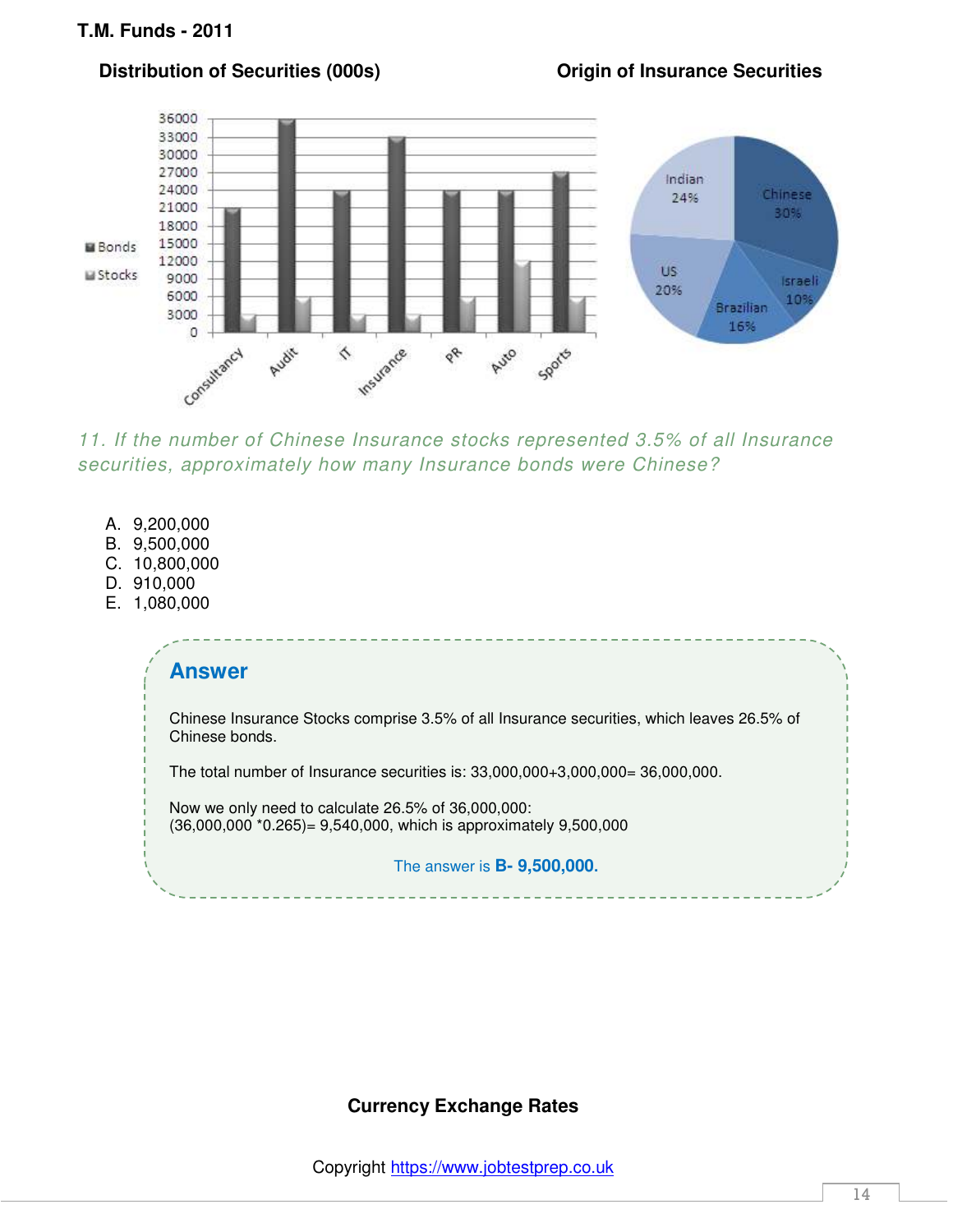|                  | <b>Brazilian</b><br>Real | Canadian<br><b>Dollar</b> | Euro  | <b>British</b><br>Pound | Japanese<br>Yen | <b>Swiss</b><br>Franc | <b>U.S.</b><br><b>Dollar</b> |
|------------------|--------------------------|---------------------------|-------|-------------------------|-----------------|-----------------------|------------------------------|
| $USD($ \$)       | 2.28                     | 1.14                      | 0.83  | 0.56                    | 118.5           | 1.29                  |                              |
| $Euro(\epsilon)$ | 2.74                     | 1.37                      |       | 0.6                     | 142.4           | 1.55                  | 1.20                         |
| Yen(Y)           | 0.019                    | 0.009                     | 0.007 | 0.005                   |                 | 0.011                 | 0.008                        |

12. A rumour about an upcoming recession in Japan has reduced the value of the *Yen 7% compared with the Euro. How many Euros can you now buy for 500 Yen?* 

- A. 3.5
- B. 3.26
- C. 3.15
- D. 3.76
- E. None of the above

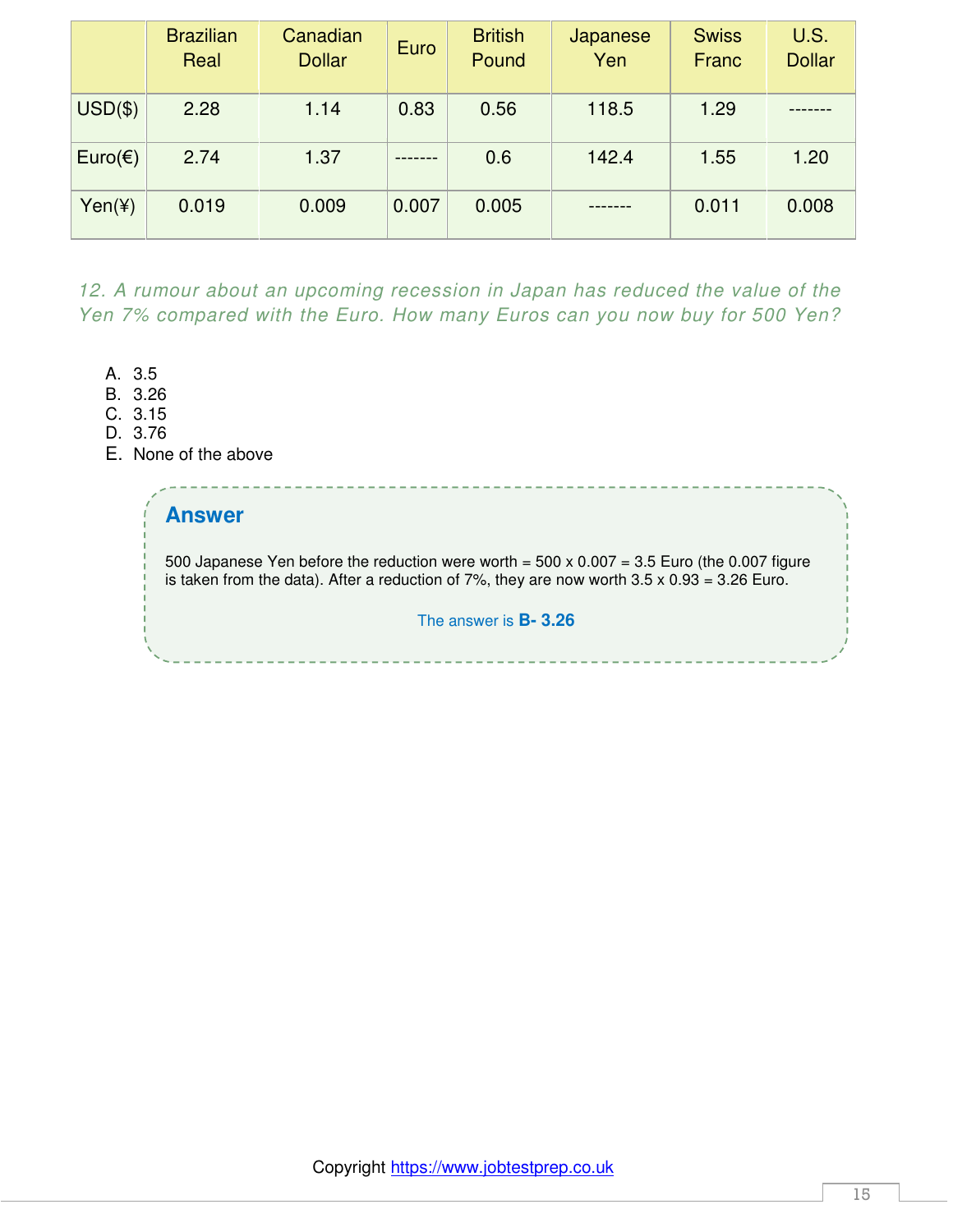



*13. If the value of the company's cash flow from operations decreased by 2.7% in 2012, and 63% of their total cash flow was from operations, what would be the total balance of the company, in millions?* 

- A. 30.89
- B. 41.37
- C. 45.2
- D. 47
- E. 46.33

#### **Answer**

In order to solve this question we must first find the value of cash flow from operations in 2011, where it was 30 million. We then calculate a 2.7% decrease: 30\*0.973 = 29.19

We can now find the total balance using the percentage given in the second part of the question: 29.19/0.63 = 46.33

#### The answer is **E- 46.33.**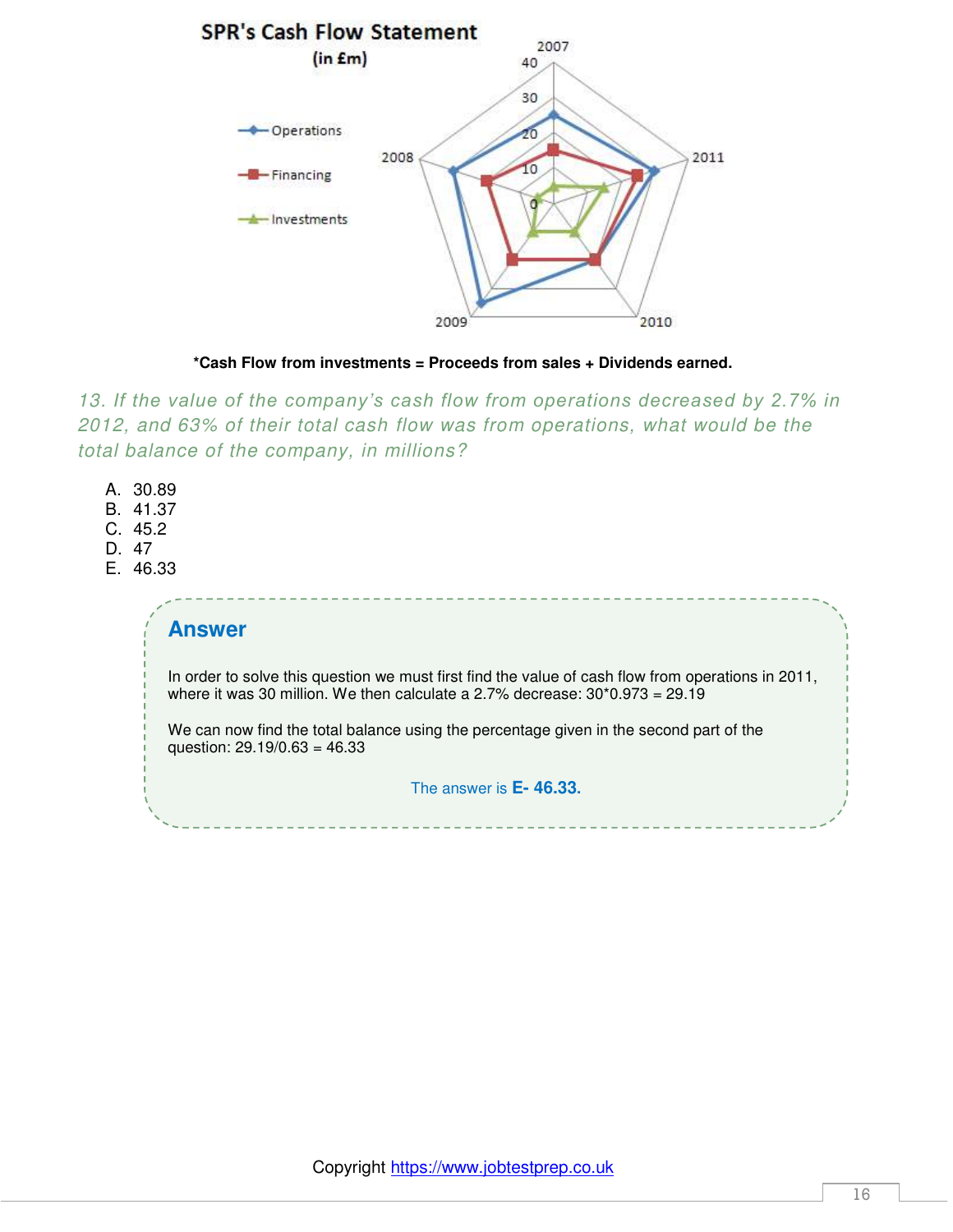| <b>Product</b>  | <b>Total Cost per Unit</b><br>(in f) |                |       |      |  |
|-----------------|--------------------------------------|----------------|-------|------|--|
|                 | <b>Manufacture</b>                   | <b>Service</b> | Other |      |  |
|                 |                                      | (monthly)      |       |      |  |
| Bared 120       | 236                                  | 37             | 95    | 792  |  |
| Bared 260       | 268                                  | 37             | 96    | 797  |  |
| Bared 450       | 320                                  | 38             | 130   | 987  |  |
| <b>Calir XC</b> | 408                                  | 56             | 240   | 1734 |  |
| <b>Calir XR</b> | 432                                  | 57             | 256   | 2326 |  |

*14. When the sale prices of Calir's product line were decreased by 25%, £65,277 in revenues were generated in less than 2 weeks. If the sales ratio of XC to XR units was 3:4 respectively, what is the difference in the number of units sold between the two product types?* 

A. 5

B. 18

C. 6

- D. 22
- E. Cannot say

#### **Answer**

Remember that ratios do not represent real numbers. We need to find the multiplication factor which connects us to the real numbers.

Let's look at the entire mathematical expression that represents the data and the solution:

 $0.75$ <sup>\*</sup>( $1734$ <sup>\*</sup> $3X + 2326$ <sup>\*</sup> $4X$ ) = £65,277

0.75 is the 25% price reduction that applies on both products. 1734 and 2326 are the prices of XC and XR units, respectively. X is the multiplication factor that tells us the real numbers of units sold, instead of just the ratio. In fact, it is also the difference we're looking for.

Solving this gives us x=6. When applying the multiplication factor to the basic ratio we get: 3\*6= 18 units of XC, 4\*6=24 units of XR

The answer is **C- 6.**